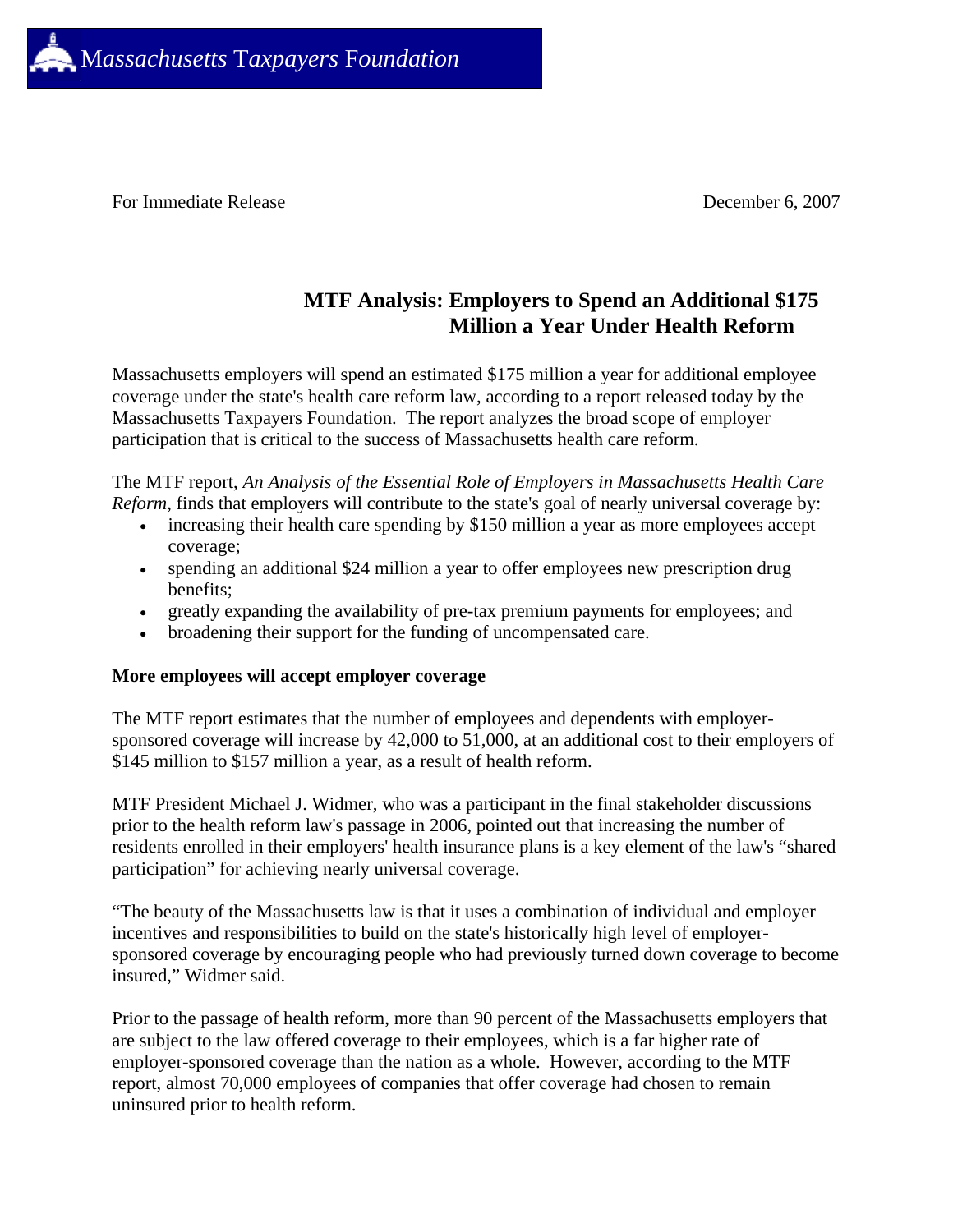Using conservative estimates of the number of uninsured employees who will accept employer coverage as a result of the law's "individual mandate," the report calculates the added cost to employers based on the likely mix of individual and family coverage and the average employer contributions to employee coverage in Massachusetts. The MTF report estimates that, overall, Massachusetts employers will spend more than \$11 billion on employee health benefits this year, even without the added employee coverage that will result from reform.

### **Many employers will offer new prescription drug benefits**

The MTF report estimates that employers will spend \$24 million a year for prescription drug coverage to help their employees meet the individual mandate's "minimum creditable coverage" (MCC) standards, which take effect in 2009.

Although they are not required by the law to do so, most of the employers that currently offer health benefit plans that do not meet MCC requirements are expected to switch employees to MCC-compliant coverage. The MTF estimates that, as a result, 100,000 more employees will have coverage that includes prescription drug benefits.

#### **Employers will expand the availability of pre-tax premium payments**

Tens of thousands of Massachusetts employers will offer their employees pre-tax payment of health insurance premiums for the first time because of health reform. The Massachusetts law requires employers with 11 or more employees to set up Section 125 plans, which allow employees to receive certain benefits, including health insurance, on a pre-tax basis. The right to participate in the plans must be extended to employees regardless of whether or not they are eligible for the employer's health plan, including many part-time employees. An employer that fails to comply with the Section 125 requirement may have to pay a "free-rider surcharge" if its employees or their dependents make "excessive" use of uncompensated care.

About half of the state's 200,000 employers offered their employees Section 125 plans prior to passage of health reform – 45 percent of employers with 2-50 employees and 80 percent of employers with 51 or more employees. Based on employment data collected by the state, several hundred thousand employees of companies that are covered by the law will be able to make pretax payment of health care premiums for the first time. Participating employees can save from 28 percent to 48 percent of their premium contributions, depending on their federal tax bracket, and employers can save an additional 7.65% on their share of payroll taxes.

# **Employers will broaden their support for funding uncompensated care for the uninsured**

Massachusetts employers that contribute to their employees' health insurance coverage have provided some \$320 million annually to the state's uncompensated care pool through insurance premiums and provider payments. The health reform law's "fair share" provisions are designed to broaden and equalize the funding of uncompensated care by requiring all employers with more than 10 employees either to make a "fair and reasonable" contribution to their employees' coverage or to pay an assessment of up to \$295 per employee per year. The assessment is calculated as the average free care cost of employees working for employers that do not offer health coverage.